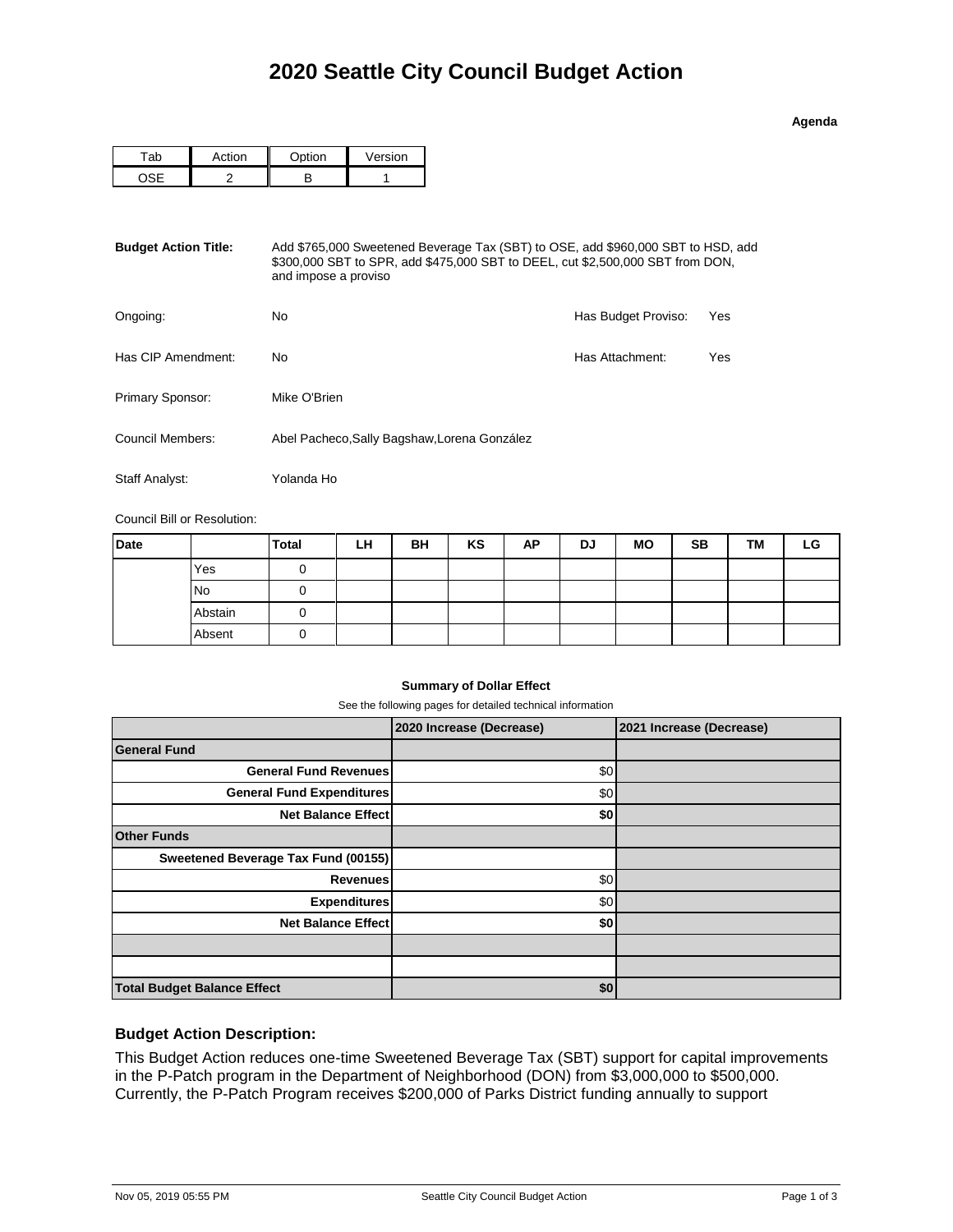| $-1$ | Ontion | ersion |
|------|--------|--------|
|      |        |        |

maintenance but has otherwise not received substantial capital improvement funding since 2008.

The \$2,500,000 decrease in SBT is redirected to other priorities, including those identified by the SBT Community Advisory Board (CAB). This action increases SBT support in the Office of Sustainability and Environment (OSE), Human Services Department (HSD), Department of Education and Early Learning (DEEL) and Seattle Parks and Recreation (SPR) for the following one-time expenditures, all of which are eligible for SBT funding under Seattle Municipal Code 5.53.055:

1. Adds \$75,000 SBT to OSE for consultant services to assess scratch cooking infrastructure at Seattle Public Schools (SPS). SPS Nutrition Services does not currently have the capability to prepare food from scratch, which would improve the freshness, quality, variety, and taste of school food. An assessment of operational and renovation requirements to transition to scratch cooking will provide SPS with recommendations and cost estimates to implement this change;

2. Adds \$300,000 SBT to SPR and \$140,000 SBT to OSE for installation of water bottle filling stations at community centers and Seattle Public Schools, respectively, to encourage youth to drink more water. Investments should be prioritized for neighborhoods with higher proportions of low-income households and people of color;

3. Adds \$960,000 SBT to HSD to provide micro-grants to food banks, meal program sites, and home child care programs for kitchen equipment and supplies, such as refrigerators, commercial grade ovens and other appliances, to help them provide fresh food options;

4. Adds \$225,000 SBT to OSE for consultant services to develop an evaluation plan for all SBTsupported programs. This will assess the evaluation capacity needs across SBT-funded programs and services and create a plan to evaluate these programs and services, including identifying shared measurement protocols to collect common measures;

5. Adds \$100,000 SBT to DEEL to develop strategies to provide diapers to families for whom a lack of access to diapers presents a barrier to using child care services;

6. Adds \$225,000 SBT to OSE for an additional 450 Fresh Bucks vouchers, which received a \$2,000,000 SBT increase in the 2020 Proposed Budget. This allows OSE to offer a total of 6,450 vouchers to both SNAP-eligible residents and those in the "food security gap" (i.e., people who experience food insecurity but do not qualify for other food assistance programs);

7. Adds \$375,000 SBT to DEEL to evaluate how the City can facilitate connecting families with child care providers and develop strategies based on best practices from other jurisdictions. This could involve developing informational materials (e.g., one-pagers and booklets), including translation services, to help connect families with child care providers and conduct community outreach to distribute these materials; and

8. Adds \$100,000 SBT to OSE for consultant support to assist with the CAB's annual report and other materials, and analyze key issue areas, such as opportunities and gaps in prenatal-to-aged three programs and services in Seattle.

This Budget Action imposes the following proviso:

"Of the appropriations in the 2020 budget for the Department of Neighborhoods, \$500,000 is appropriated for capital improvements for P-Patch gardens located within Healthy Food Priority Areas, as